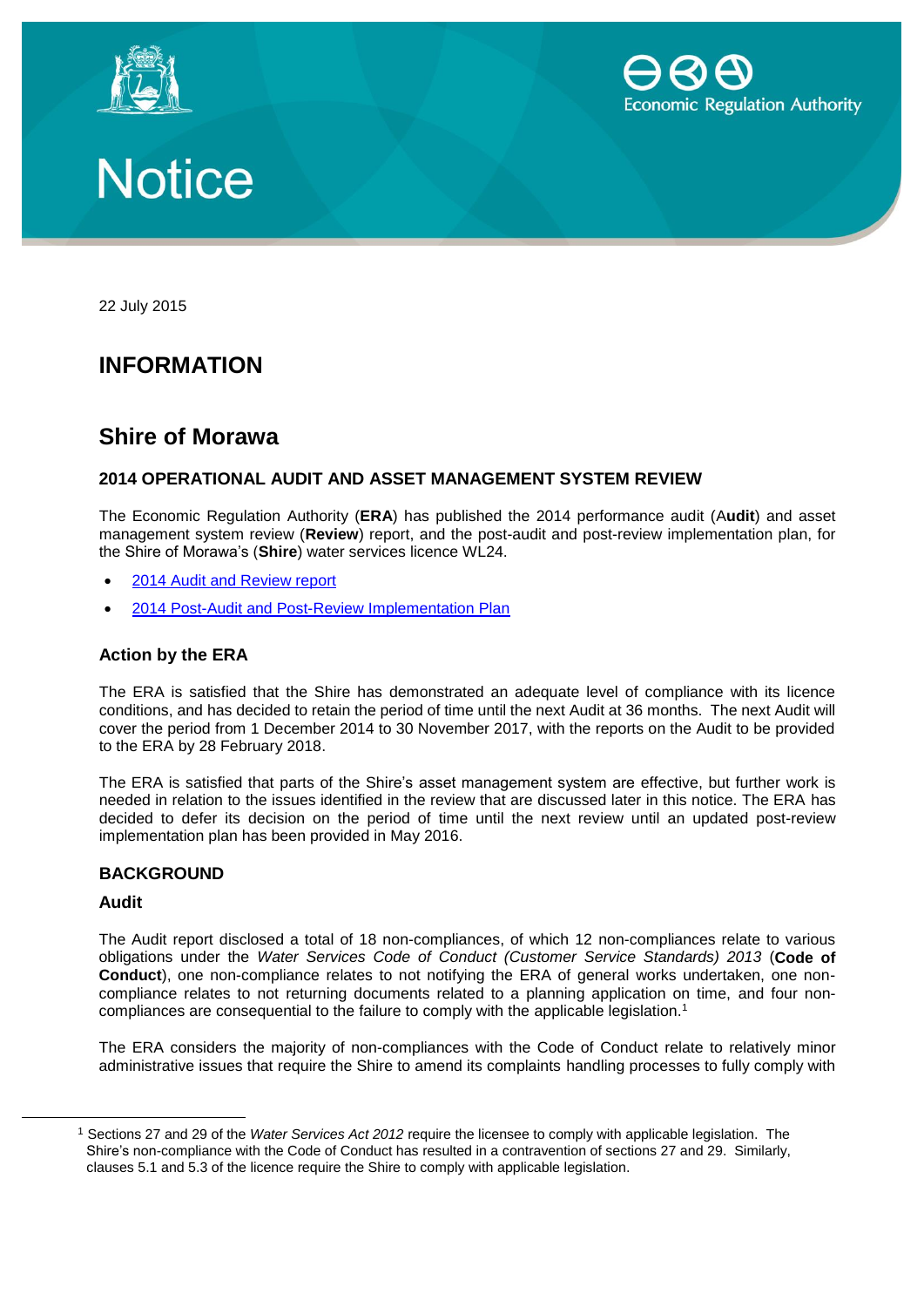





the Code of Conduct, develop processes to review bills at the request of its customers, $2$  and make prescribed information available to customers. These administrative issues involve overlaps between other legislation applicable to local government water licensees and the Code of Conduct; that appear to impose an unnecessary regulatory burden on the licensees.

The ERA notes the Department of Water is currently conducting a review of local government water service licensing, the purpose of which is to identify ways that the regulation of small local government water licensees could be simplified. With regard to the *Water Services Code of Conduct (Customer Service Standards) 2013*; if the ERA identifies any remaining instances of regulatory duplication, they will be put forward for consideration when the Code is next reviewed.

The post-audit implementation plan provided by the Shire shows the actions to address the recommendations are due to be completed by October 2015.

#### **Review**

The auditor has rated six of the 12 asset management components as effective (rated B2 or better), four components were rated ineffective, and two components were rated Not Applicable.<sup>3</sup>

Three of the four asset management components that were rated ineffective in the 2014 Review were also rated as ineffective in the 2011 Review – Contingency Planning, Financial Planning and Capital Expenditure Planning. The fourth component, Risk Management, has been rated as a process deficiency, because the Shire's risk register does not include the recycled water assets, and there is a need to undertake a thorough risk assessment, complete with updated risk mitigation and risk management strategies.

While the Shire has addressed the 2011 Review recommendations in relation to financial planning and capital expenditure planning, the 2014 Review indicates more work is needed in these areas for the Shire to have an adequate set of financial plans for the sewerage and recycled water assets.

The ERA is more concerned that the Shire has not developed contingency plans for its water and sewerage assets. The 2014 Review is the second consecutive Review to identify problems with contingency planning. The auditor has recommended the Shire develop formal contingency plans that address the higher risks following the completion of a risk assessment of all the Shire's sewerage and recycled water assets.

The auditor has made 15 recommendations in relation to the Review; 12 recommendations address process deficiencies, and three recommendations address process improvement opportunities.

The post-review implementation plan prepared by the Shire shows that the actions to address the auditor's recommendations will be completed by April 2016. The ERA has decided to defer its decision on the period of time until the next Review until it has received an updated post-review implementation plan in May 2016.

<sup>2</sup> The Shire bills its customers for sewerage services through the rates; the *Local Government Act 1995* makes provision for customers to have their rates bill reviewed, and adjusted if required.

<sup>&</sup>lt;sup>3</sup>The auditor's decision to rate the Asset Creation/Acquisition and Asset Disposal as N/A is unusual, but the ERA understands the rationale behind the decision; because it is rare for Shire sewerage licensees to undertake works that involve new network assets, or dispose of redundant/failed assets. The decision not to provide a rating for these two components does not materially affect the ERA's ability to gain an overall understanding of the Shire's asset management performance.